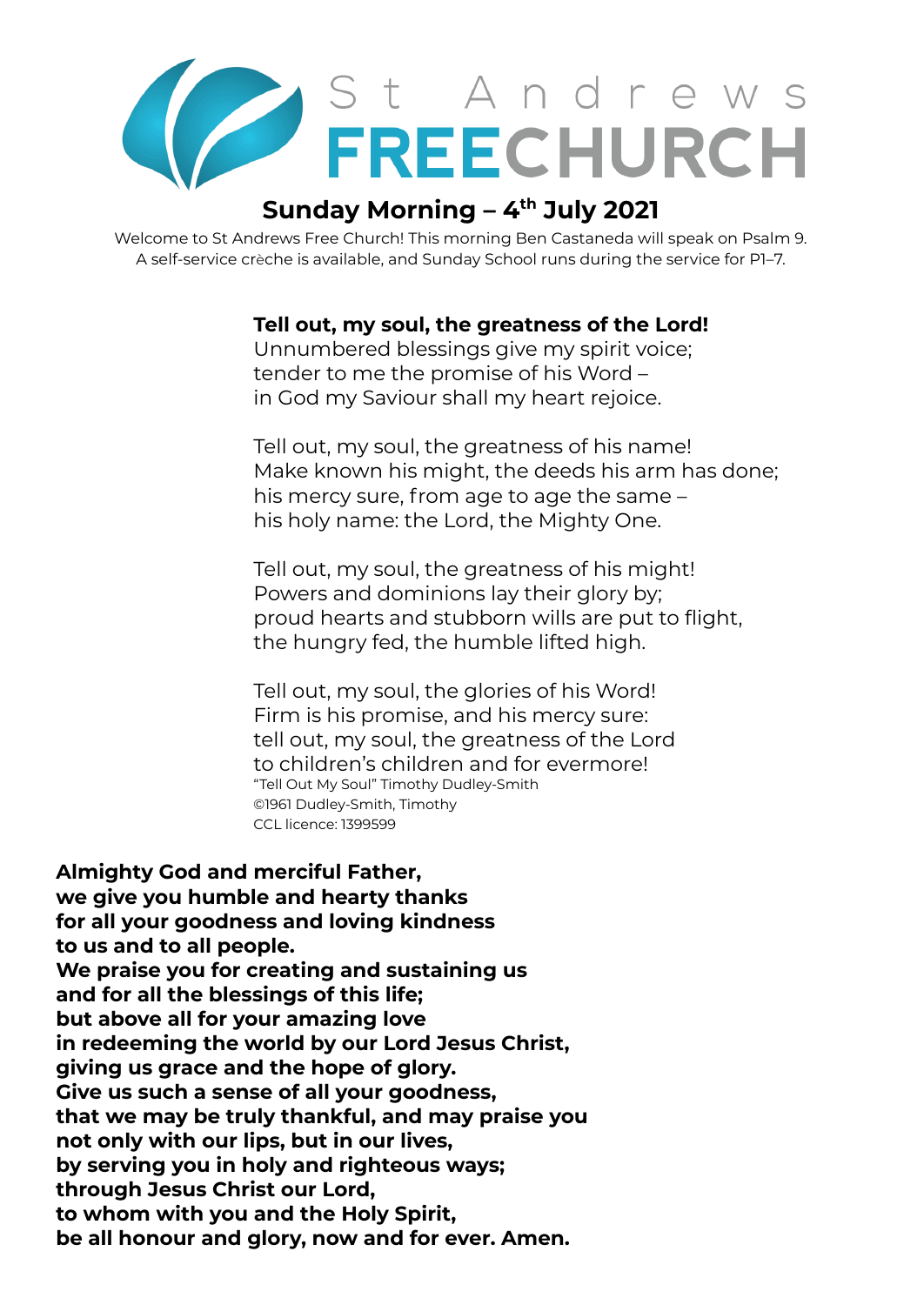# **Notices**

### **Post-Church Zoom**

After church, we will have a Zoom call to chat and catch up. Everyone is welcome! Grab a cup of tea and join in! https://zoom.us/j/95396825873?pwd=d0ZhaW9WdkvYUFlRFppOT09 Meeting ID: 953 9682 5873 Passcode: SundayAM

- 1. **Midweek meetings** Wednesday LifeGroups will be on this week at the usual time.
- 2. **Jungle Adventure Holiday Club: 10th-13th August, 9.45am-12pm at Canongate Primary School Playing Fields** - This year the theme is Jungle Adventure, and we'll be looking at four stories from the Gospels. Open to all rising P1-S1s. Please be praying for the club and prayerfully considering which families you could invite.
- 3. **Tuesday Women's Group** Please join us at 10am on the front lawn of 1 Dempster Terrace as we meet to discuss Sunday morning's sermon and pray for one another. Email Emilie [\(emiliemclarke@gmail.com\)](mailto:emiliemclarke@gmail.com) for details.
- 4. **Evangelism Training Webinars: Wednesday, 7th & 14th July, 7.30pm** We are delighted that Carl Porter will be running two evangelism training webinars for the whole church family. These sessions are intended to be a practical and heartwarming time for everyone. Our prayer is that we might all grow in our confidence and ability to talk about our faith with others.

Meeting ID: 875 0787 0611 Passcode: Webinar

- 5. **The Generosity Project: Wednesday evenings, 28th July - 1st September** - We have a lavishly generous God. Over this six-week course we will discover what the Bible has to say regarding his, and our, generosity. There will be plenty of opportunity to reflect on and pray about what practical difference this should make to our lives. For details or to buy a course handbook, contact Kirsty [\(kirsty@standrewsfreechurch.co.uk\)](mailto:kirsty@standrewsfreechurch.co.uk).
- 6. **Wedding** Phil Pickett and Helen Brannigan will be getting married on the 10th of July at 1pm. They would be delighted if anyone would like to join the service on this livestream link: [stcsfc.org/philandhelen.](http://stcsfc.org/philandhelen) If you do manage to tune in, they would love it if you sent a picture or selfie of you watching to philandhelenpickett@gmail.com.
- 7. **New Church Administrator** The post is 4-8 hours/week. For more details or to express interest, contact Ben [\(ben@standrewsfreechurch.co.uk](mailto:ben@standrewsfreechurch.co.uk)) or Paul ([paul@standrewsfreechurch.co.uk](mailto:paul@standrewsfreechurch.co.uk)).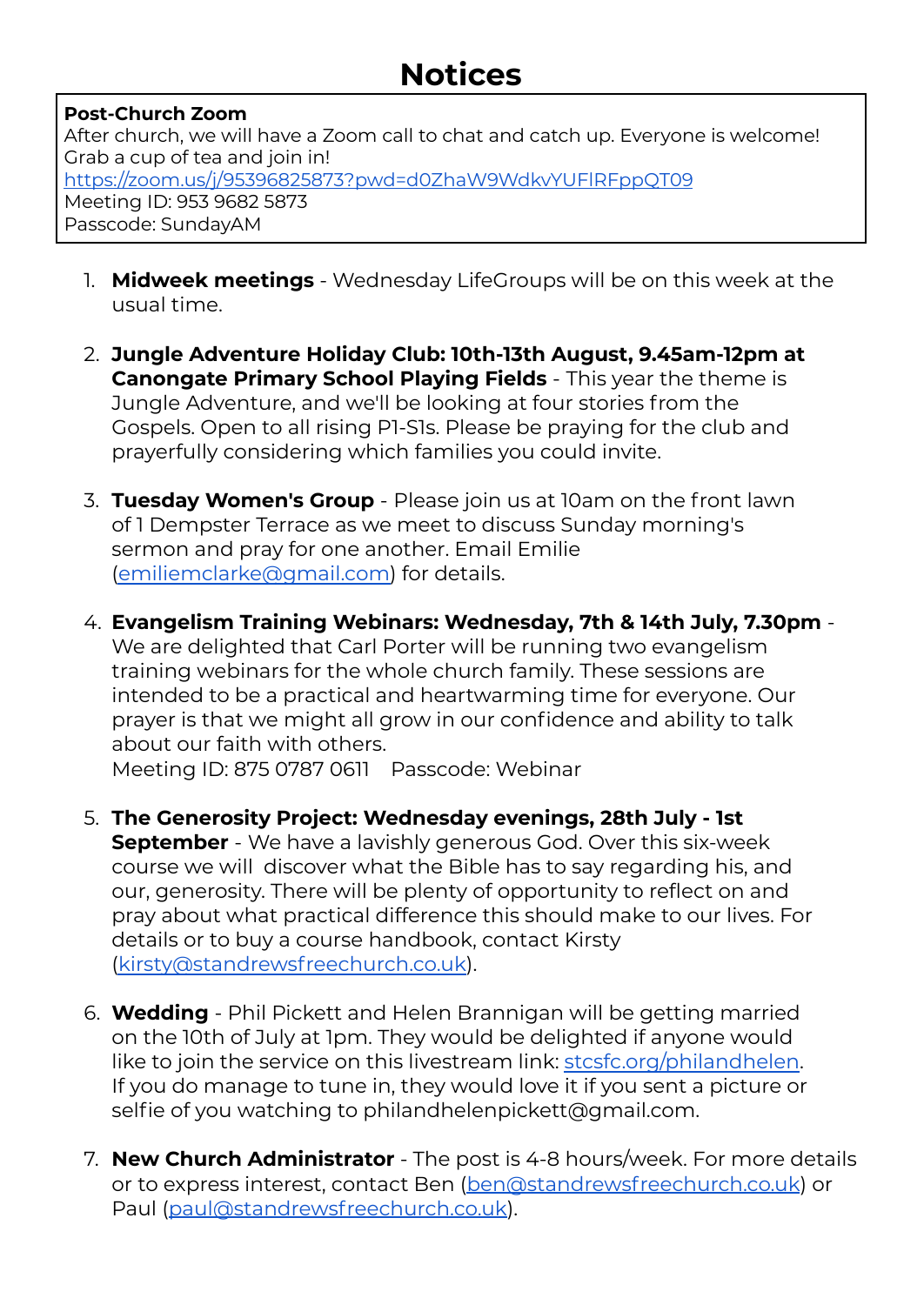### **Psalm** 107

- 1 O thank the LORD, for he is good; his love endures always.
- 2 Let those whom God redeemed say this, those rescued by his grace. He saved them from their enemies
- 3 and brought them from the lands, from east and west, from north and south, safe from oppressing hands.
- 4 Some wandered in the desert wastes, not finding any way to reach a city where they might obtain a place to stay.
- 5 Their life and strength were ebbing fast in thirst and emptiness.
- 6 Then in despair they sought the LORD, who saved them from distress.
- 7 Straight was the path he led them on, a city to attain.
- 8 So for the LORD's unfailing love let them give thanks again, and for the awesome deeds of power which he for them achieves—
- 9 for hungry souls he fills with good; the thirsty he relieves.

**Reading and sermon:** Psalm 9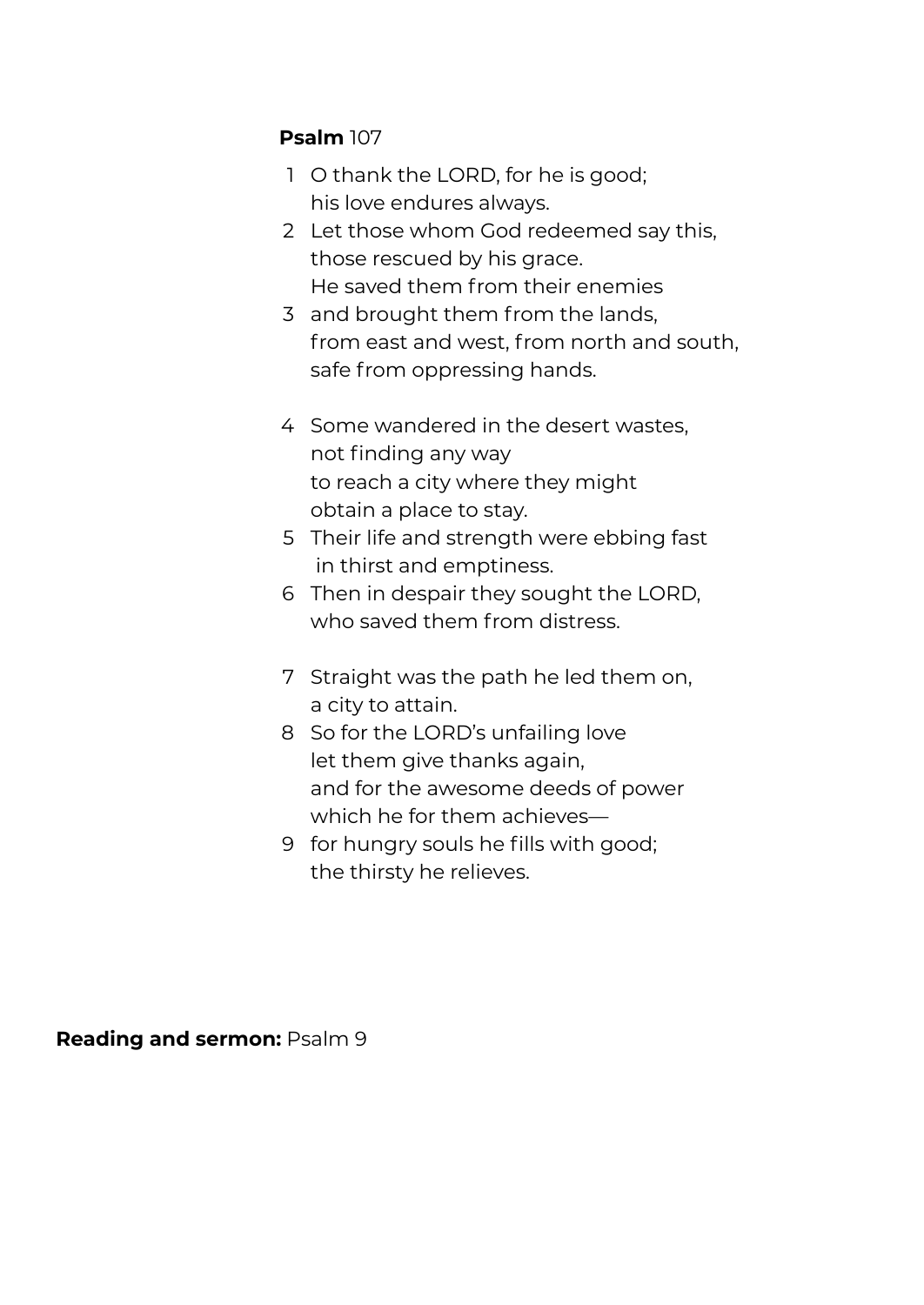# **Psalm 9**

## **1. Praise the Lord amidst oppression (vv. 1-12)**

Why?

- The Lord exacts justice upon the wicked

- The Lord enacts justice for the weak

## **2. Pray to the Lord amidst oppression (vv. 13-20)**

For what?

- That the Lord might make himself known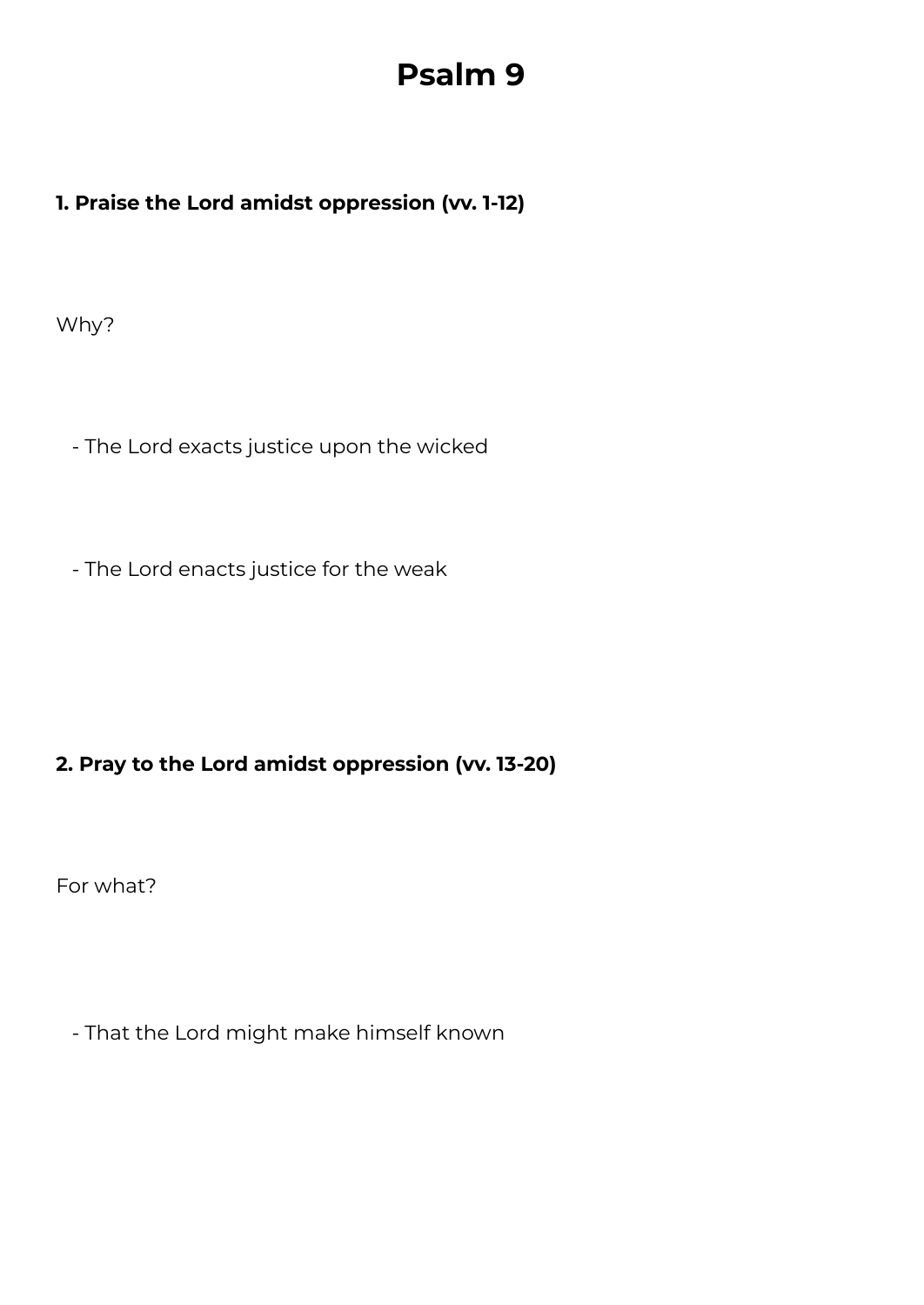## **Psalm** 9

- 7 The LORD for ever reigns on high; his throne for judgement stands.
- 8 He'll judge the world in righteousness, with justice rule the lands.
- 9 The LORD will be a hiding place for those who are oppressed, and he will be a strong defence for those who are distressed.
- 10 All those who know your name, O LORD, in you their trust will place, for you do not abandon those who seek your gracious face.
- 11 Sing praises to the LORD who sits in Zion on his throne; among the nations of the world proclaim what he has done.

**Most merciful Father, our Creator and Judge, we acknowledge and confess that we have sinned against you in thought, word, and deed. We have not loved you with all our heart, to serve and obey you and we have not loved our neighbours as ourselves.**

**We earnestly repent and are truly sorry for all our sins. For your Son, our Lord Jesus Christ's sake, forgive us and strengthen us in lives wholly renewed by your Spirit, through Jesus Christ our Lord. Amen.**

#### *Lord's Supper*

*Prayer of Thanksgiving*

**Almighty God, we thank you for feeding us spiritually with the body and blood of your Son Jesus Christ. Through him we offer you our souls and bodies to be a living sacrifice. Send us out in the power of your Spirit to live and work to your praise and glory. Amen.**